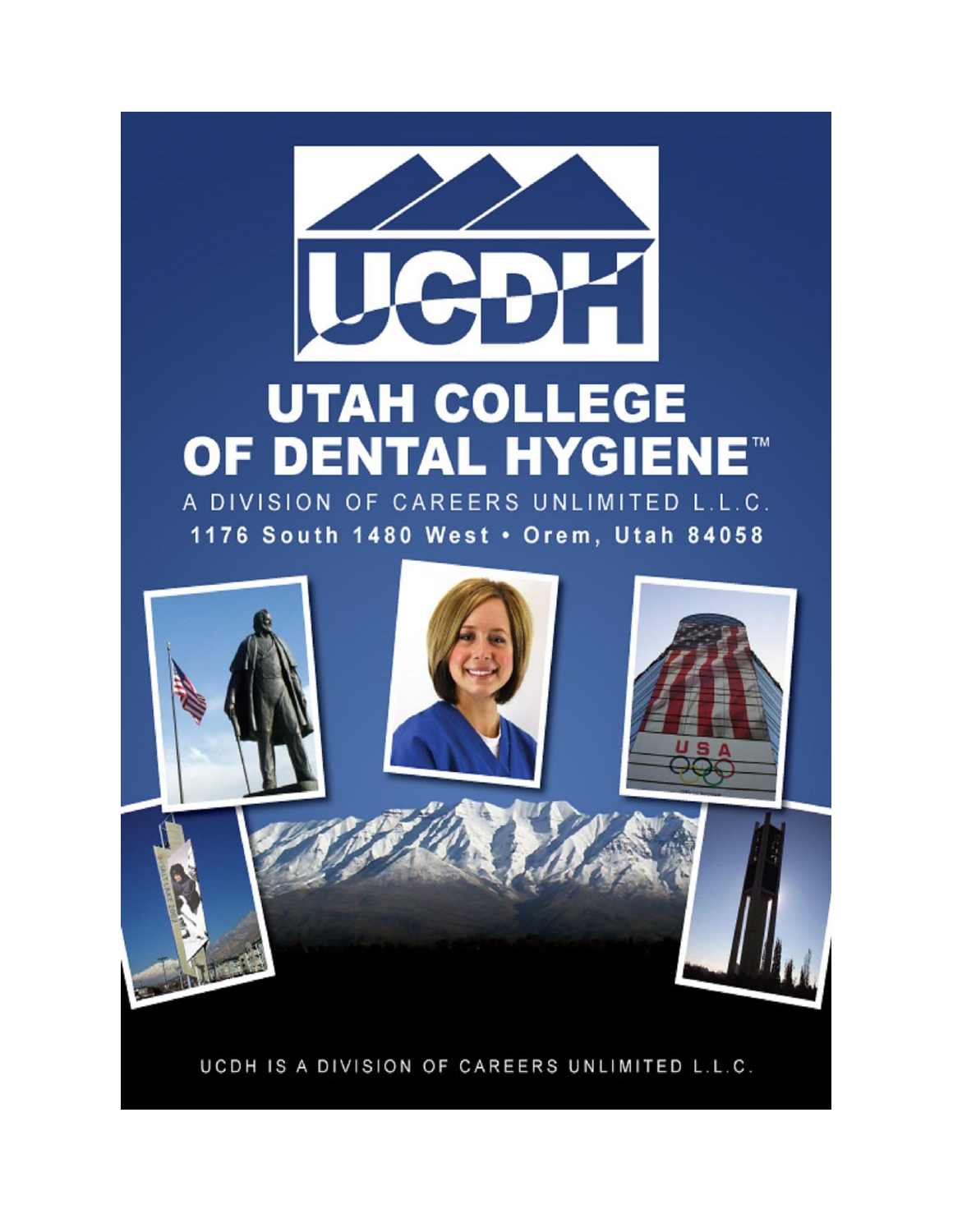

## **Guide to the Utah College of Dental Hygiene Application Process \*\*\* IMPORTANT-Please read before completing the application\*\*\***

The following materials are included in this application packet:

- 1. Cover Sheet
- 2. Guide to the Utah College of Dental Hygiene Program Application Process
- 3. Application Checklist
- 4. Observation Verification Form
- 5. Reference Letter (3 required)
- 6. Application
- 7. Other Program Information:
	- Dental Hygiene Program–see college catalog on [www.ucdh.edu](http://www.ucdh.edu/)
	- Dental Hygiene Admission Criteria and Selection –see college catalog on [www.ucdh.edu](http://www.ucdh.edu/)
	- Dental Hygiene Program Goals and Vision –see college catalog on [www.ucdh.edu](http://www.ucdh.edu/)
	- Dental Hygiene Curriculum Information—see the college catalog at [www.ucdh.edu](http://www.ucdh.edu/)
	- **Dental Hygiene Program Estimated Expenses–see college catalog on [www.ucdh.edu](http://www.ucdh.edu/)**

Completing the Utah College of Dental Hygiene Program application and properly submitting the information/ required forms is the applicant's sole responsibility. Return all required Utah College of Dental Hygiene application forms, letters, transcripts, and other applicable application information to:

UCDH Admissions Utah College of Dental Hygiene 1176 S. 1480 W. Orem, UT 84058

For complete information or catalog information, please contact the admissions office at 801- 426-8234 or [admissions@ucdh.edu,](mailto:admissions@ucdh.edu) or visit our website, [www.ucdh.edu](http://www.ucdh.edu/)

## **Application Process:**

You do not have to have all items completed below to send in your application. Your application will not be processed until you have submitted the \$50.00 application fee.

Applicants are required to submit transcript evaluations to [admissions@ucdh.edu](mailto:admissions@ucdh.edu) before sending in this application. Please email or mail unofficial versions of your transcripts from any college you have attended, and include the college name(s) and location(s). Official transcripts are also acceptable for the evaluation.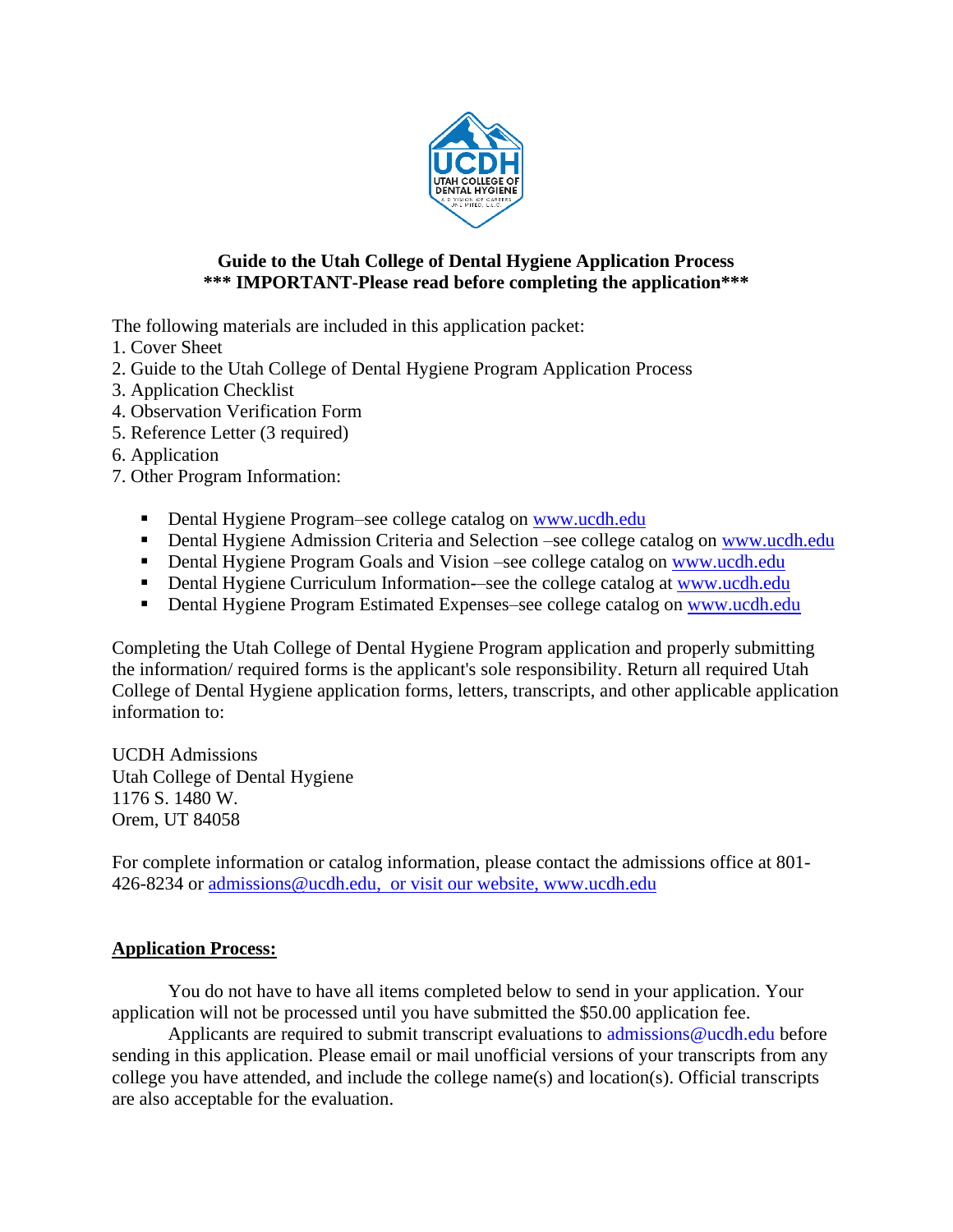Applicants are responsible for reviewing our website's UCDH prerequisite retake policy before applying. Applicants that are ineligible due to this policy and apply will not be issued a refund of their application fee.

During the application process, it is imperative you keep in contact with the admissions department. It is your responsibility to make sure all items are received. If you change your contact information or move, please inform the admissions department at 801-426-8234 or [admissions@ucdh.edu.](mailto:admissions@ucdh.edu) When classes are completed, please send updated transcripts to UCDH.

You should retain copies of the application you submit. If you reapply in the future, information will not be released from any previous application. You will be required to fill out a new application and pay the application fee again.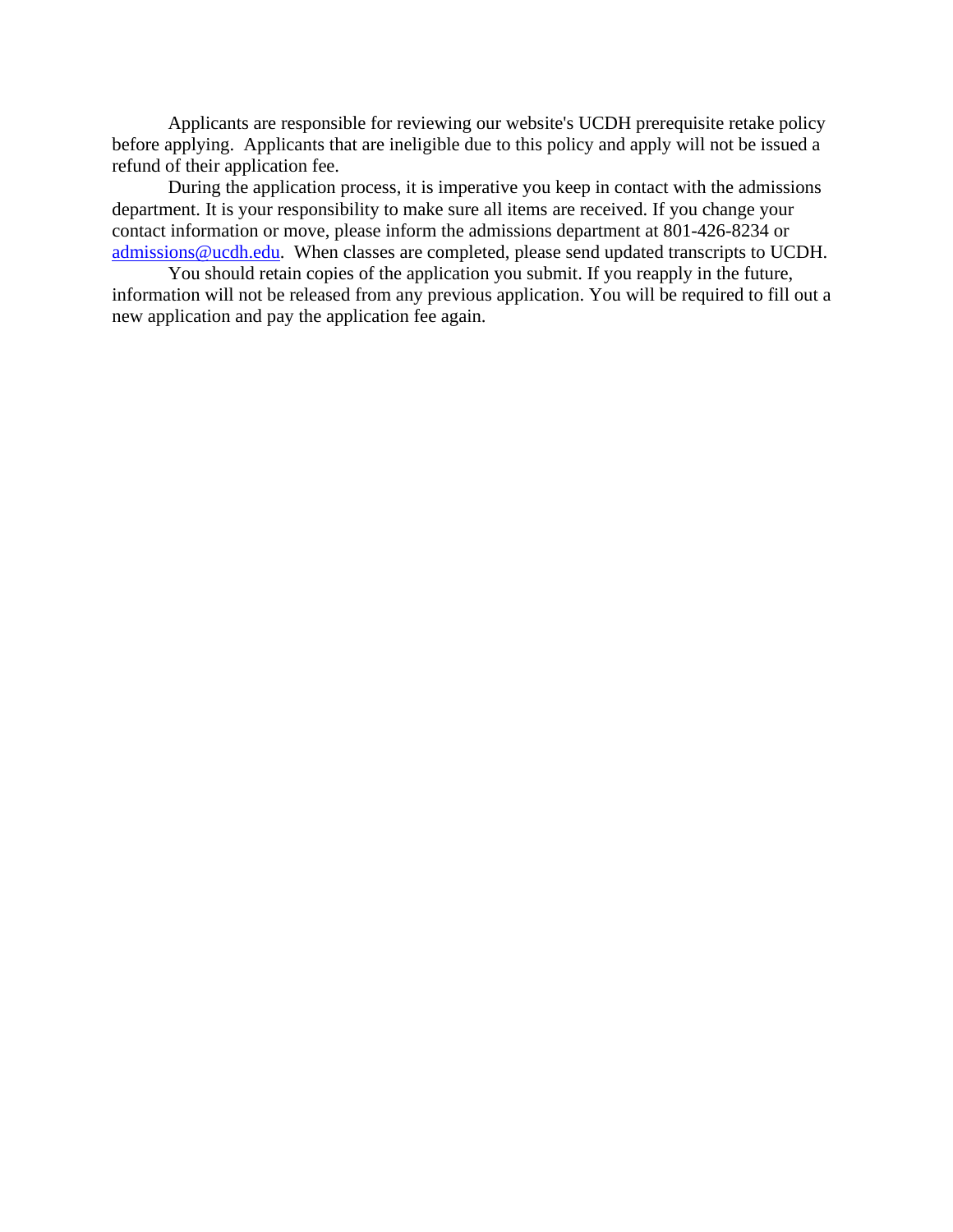

# UCDH BSDH APPLICATION CHECKLIST

| Submit Application for admittance to Utah College of Dental Hygiene at UCDH           |
|---------------------------------------------------------------------------------------|
| Admissions and Records 1176 S. 1480 W. Orem, UT 84058                                 |
| Pay a non-refundable \$50.00 Application Fee (U.S. Funds).                            |
| Submit your official high school transcript or copy of your GED certificate. NOTE:    |
| Only official transcripts are acceptable. The transcript must be a hard copy and      |
| mailed to be considered official.                                                     |
| Submit a copy of your high school diploma (it can be an unofficial copy).             |
| Submit your official college transcripts. NOTE: Only official transcripts are         |
| acceptable. To be considered official, the transcript must be printed, hard copy, and |
| mailed directly from the school to UCDH. Transcripts are <b>required</b> for ALL      |
| colleges/universities courses you have attended, even if prerequisites were not taken |
| there. *Applicants are required to submit transcript evaluations to                   |
| admissions@ucdh.edu prior to sending in this application. Please email or mail        |
| unofficial versions of your transcripts from any college you have attended, and       |
| include the college name(s) and location(s). Official transcripts are also            |
| acceptable for the evaluation.                                                        |
| Submit a "Letter of Reference" from an employer. If you are not currently employed,   |
| submit a letter from an individual who knows you well. The reference form in this     |
| application MUST be submitted.                                                        |
| Submit a "Letter of Reference" from a college course director who has taught a        |
| course you have taken or are currently taking. The reference form in this             |
| application MUST be submitted.                                                        |
| Submit a "Letter of Reference" from someone who knows your moral/ethical              |
| character, such as a religious, community, or volunteer organization representative.  |
| The reference form in this application MUST be submitted.                             |
| Complete a minimum requirement of 40 hours of shadowing/observing a dental            |
| hygienist or dental office. Fill out the UCDH Shadowing Log and Verification Form.    |
| Submit your ACT or SAT score if the test was taken. This can be an unofficial report  |
| or can be on your high school transcript.                                             |
| Once the above items have been submitted, contact the admissions department to        |
| make sure the items were received.                                                    |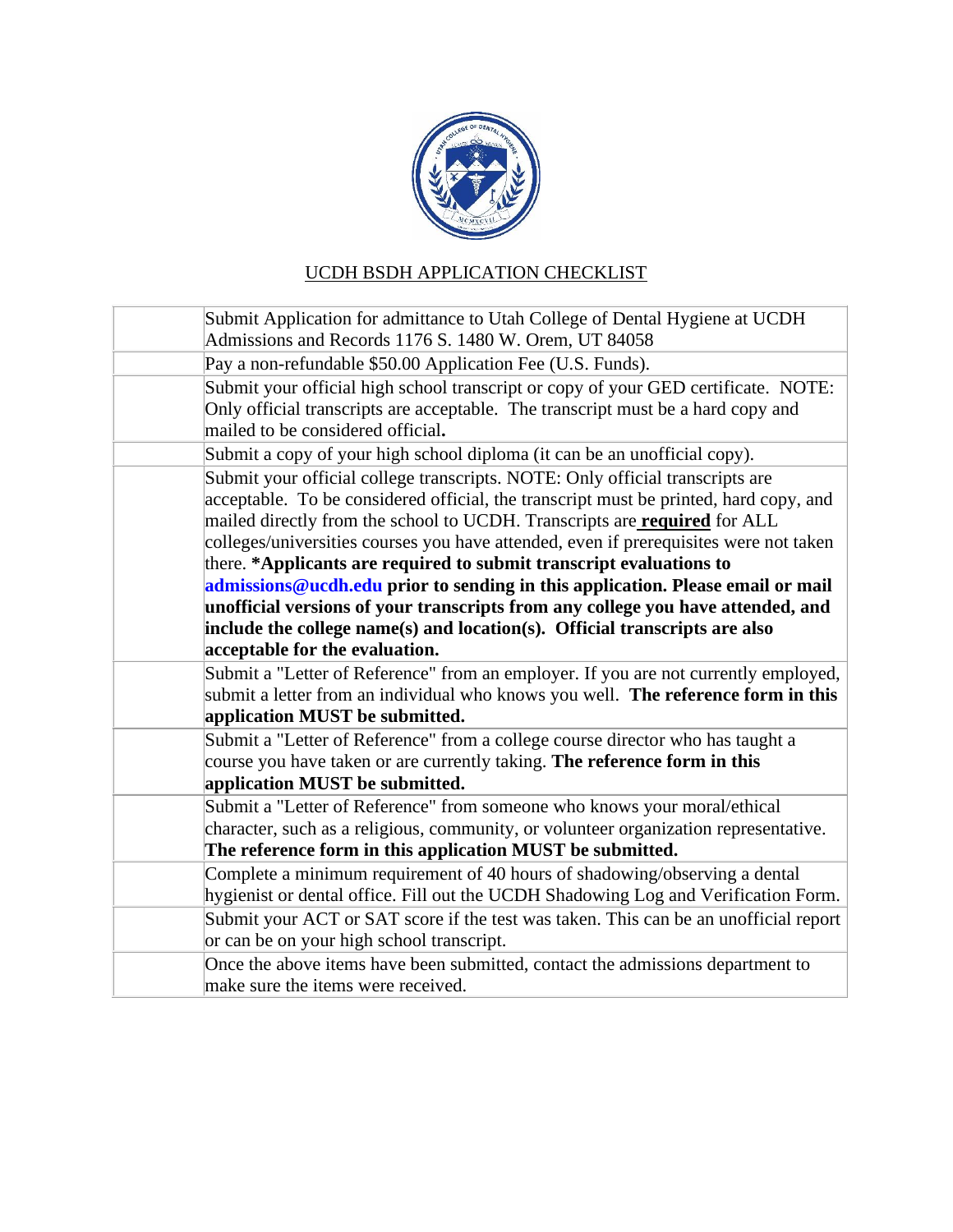**Interview Schedule Notification:** ALL information must be included in your admissions file to be considered complete. If applicants qualify for an interview, an email invitation will be sent to you. You will be notified if you are accepted into the program. You will also be notified if you are not accepted into the program. No information will be given regarding an applicant's admission status over the phone. Please DO NOT CALL the admission office of the Department of Hygiene to obtain your status. Any and all changes to established guidelines or deadlines but be verified through email from our office to yours (you must get confirmation from UCDH that the email was received). The applicant's responsibility is to archive, keep, and track all correspondence between UCDH and the applicant. UCDH can only speak to the applicant directly about their file.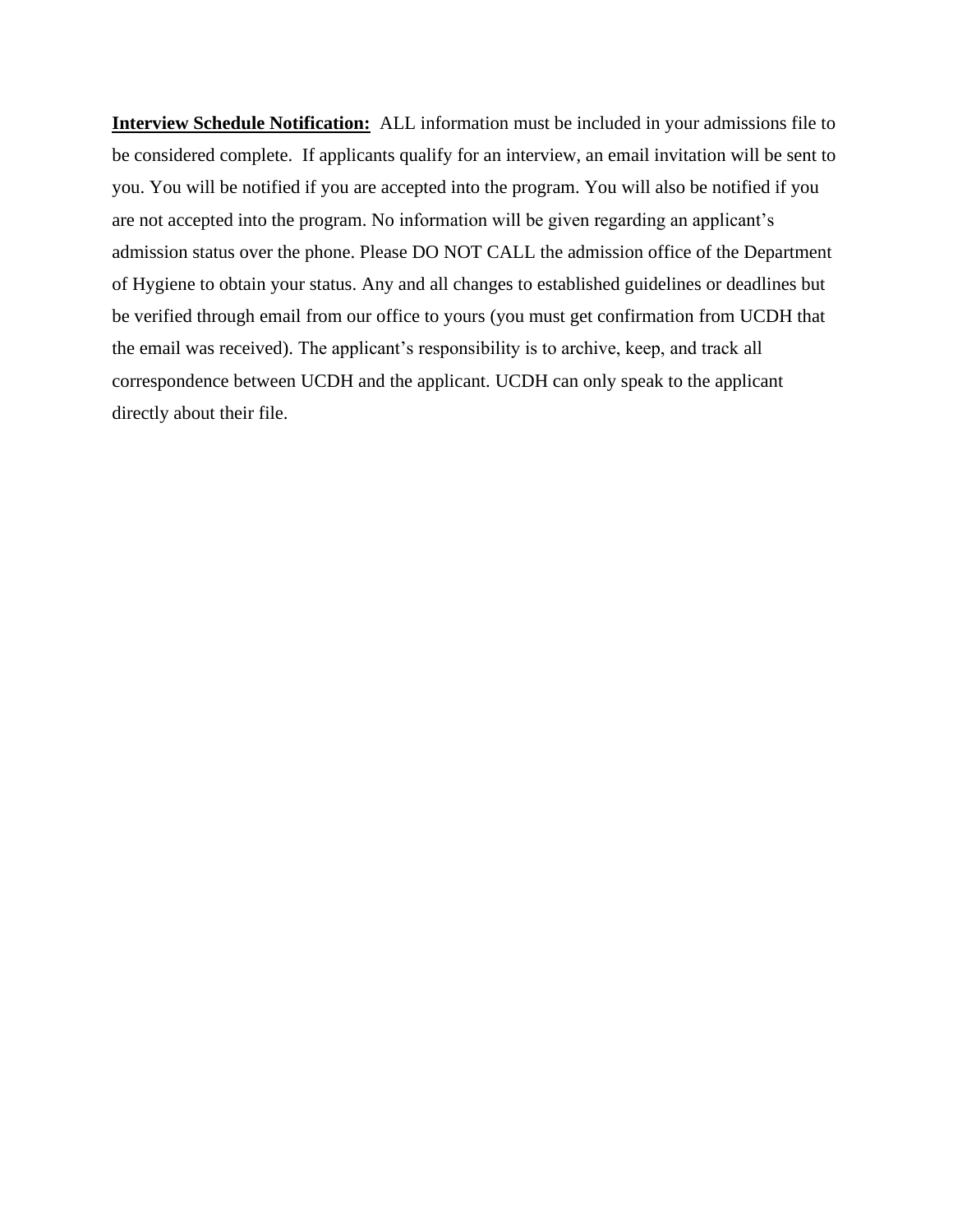# **Utah College of Dental Hygiene**

1176 S. 1480 W. Orem, UT 84058 Phone: (801) 426-8234 / Fax: (801) 224-5437 / Email: [admissions@ucdh.edu](mailto:admissions@ucdh.edu)

**NOTE: Only this form is required to be filled out for your reference requirement**

|                                                                                                                                                                                                                                                                                                                                                |                      |           |      | DENTAL HYGIENE REFERENCE FORM                                    |                  |         |
|------------------------------------------------------------------------------------------------------------------------------------------------------------------------------------------------------------------------------------------------------------------------------------------------------------------------------------------------|----------------------|-----------|------|------------------------------------------------------------------|------------------|---------|
|                                                                                                                                                                                                                                                                                                                                                |                      |           |      |                                                                  |                  |         |
| I authorize <b>the contract of the contract of the contract of the contract of the contract of the contract of recommendation on my behalf.</b>                                                                                                                                                                                                |                      |           |      |                                                                  |                  |         |
| (Referrer's Name)                                                                                                                                                                                                                                                                                                                              |                      |           |      |                                                                  |                  |         |
| - Nature of relationship: _________ Academic ______Employment ______Other                                                                                                                                                                                                                                                                      |                      |           |      |                                                                  |                  |         |
| - If an academic recommendation, the following information may be included (mark all that apply).                                                                                                                                                                                                                                              |                      |           |      |                                                                  |                  |         |
| Grades GPA Courses Attended Academic Performance Class Rank                                                                                                                                                                                                                                                                                    |                      |           |      |                                                                  |                  |         |
|                                                                                                                                                                                                                                                                                                                                                |                      |           |      |                                                                  |                  |         |
| Check one: $\Box$ I waive $\Box$ I do not waive my right to review a copy of the letter at any time in the future.                                                                                                                                                                                                                             |                      |           |      |                                                                  |                  |         |
|                                                                                                                                                                                                                                                                                                                                                |                      |           |      |                                                                  |                  |         |
| Applicant Signature: Date: Date:                                                                                                                                                                                                                                                                                                               |                      |           |      |                                                                  |                  |         |
|                                                                                                                                                                                                                                                                                                                                                |                      |           |      |                                                                  |                  |         |
| To the Referrer: The applicant above is applying for admission to the Utah College of Dental Hygiene. References are an essential part of the<br>application process. Please complete the following portion of this form, and fax or mail it to the address above. If necessary, use the back of this<br>form or an additional sheet of paper. |                      |           |      |                                                                  |                  |         |
| This reference form must be completed and submitted as soon as possible so that the applicant can be considered for admission. Thank<br>you for your timely assistance.<br><b>1. Knowledge of the Applicant:</b> (Please check all that apply) NOTE: References <i>cannot</i> be from relatives.                                               |                      |           |      |                                                                  |                  |         |
|                                                                                                                                                                                                                                                                                                                                                |                      |           |      |                                                                  |                  |         |
| I know the Applicant                                                                                                                                                                                                                                                                                                                           |                      |           |      | ______Very Well _________Moderately well ________Other (Specify) |                  |         |
| 2. Evaluation of the Applicant:                                                                                                                                                                                                                                                                                                                |                      |           |      |                                                                  |                  |         |
|                                                                                                                                                                                                                                                                                                                                                | Truly<br>Exceptional | Excellent | Good | Average                                                          | Below<br>Average | No.     |
| Academic knowledge                                                                                                                                                                                                                                                                                                                             |                      |           |      |                                                                  |                  |         |
| Ability to work independently                                                                                                                                                                                                                                                                                                                  |                      |           |      |                                                                  |                  |         |
| Ability to work with others                                                                                                                                                                                                                                                                                                                    |                      |           |      |                                                                  |                  |         |
| Ability to accept criticism                                                                                                                                                                                                                                                                                                                    |                      |           |      |                                                                  |                  |         |
| Professional and ethical conduct                                                                                                                                                                                                                                                                                                               |                      |           |      |                                                                  |                  |         |
| Emotional maturity                                                                                                                                                                                                                                                                                                                             |                      |           |      |                                                                  |                  | Comment |
| Organizational skills                                                                                                                                                                                                                                                                                                                          |                      |           |      |                                                                  |                  |         |

(*Please print*) Referrer's Name/Degrees Position/Title Position/Title Signature

E-mail address: **\_\_\_\_\_\_\_\_\_\_\_\_\_\_\_\_\_\_\_\_\_\_\_\_\_\_\_\_\_\_\_\_\_\_\_\_\_\_\_\_\_\_\_\_\_\_\_\_\_\_\_** Phone: \_\_\_\_\_\_\_\_\_\_\_\_\_\_\_\_\_\_\_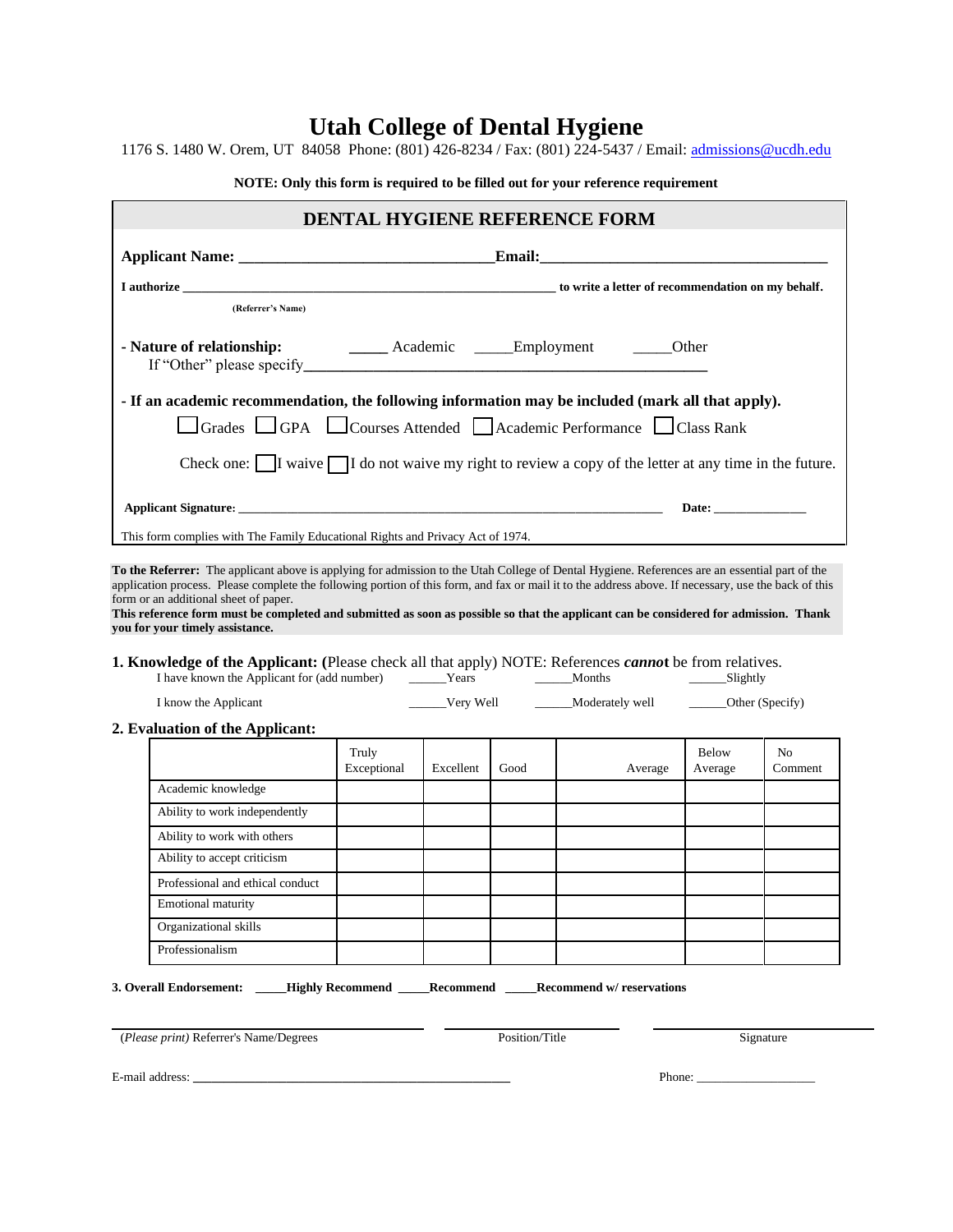

# **Dental Hygienist Observing/Shadowing Verification Form**

**All applicants wishing to increase their consideration for admission to the Utah College of Dental Hygiene should demonstrate familiarity with the dental hygiene profession. A minimum may be established through documented observing (shadowing) a dental hygienist during their workday for a minimum of 40 hours or through a dental assisting/dental receptionist (in an office that employs a dental hygienist). This form provides the necessary verification of the observing (shadowing) experience.** 

Applicant Name: \_\_\_\_\_\_\_\_\_\_\_\_\_\_\_\_\_\_\_\_\_\_\_\_\_\_\_\_\_\_\_\_\_\_\_\_\_\_\_\_\_\_\_

The above-named individual has spent \_\_\_\_\_\_\_\_ hours DH observing/shadowing/dental assisting/dental receptionist in the office/clinic at

\_\_\_\_\_\_\_\_\_\_\_\_\_\_\_\_\_\_\_\_\_\_\_\_\_\_\_\_\_\_\_\_\_\_\_\_\_\_\_

\_\_\_\_\_\_\_\_\_\_\_\_\_\_\_\_\_\_\_\_\_\_\_\_\_\_\_\_\_\_\_\_\_\_\_\_\_\_\_

Name of Practice Location of Dental Office

 $\left(\begin{array}{c} \begin{array}{c} \begin{array}{c} \begin{array}{c} \end{array}\\ \end{array}\right) \end{array}$ 

Telephone Number of Dental Office

Date(s) of Observation/Work (This may be a time period rather than exact dates):

The applicant observed the following procedures:

\_\_\_\_\_\_\_\_\_\_\_\_\_\_\_\_\_\_\_\_\_\_\_\_\_\_\_\_\_\_\_\_\_\_\_\_\_\_\_\_\_\_\_\_\_\_\_\_\_\_\_\_\_\_\_\_\_\_\_\_\_\_\_\_\_\_\_\_\_\_\_\_\_\_\_\_\_\_ Printed Name of Dental Hygienist Date

\_\_\_\_\_\_\_\_\_\_\_\_\_\_\_\_\_\_\_\_\_\_\_\_\_\_\_\_\_\_\_\_\_\_\_\_\_\_\_ Signature of Dental Hygiene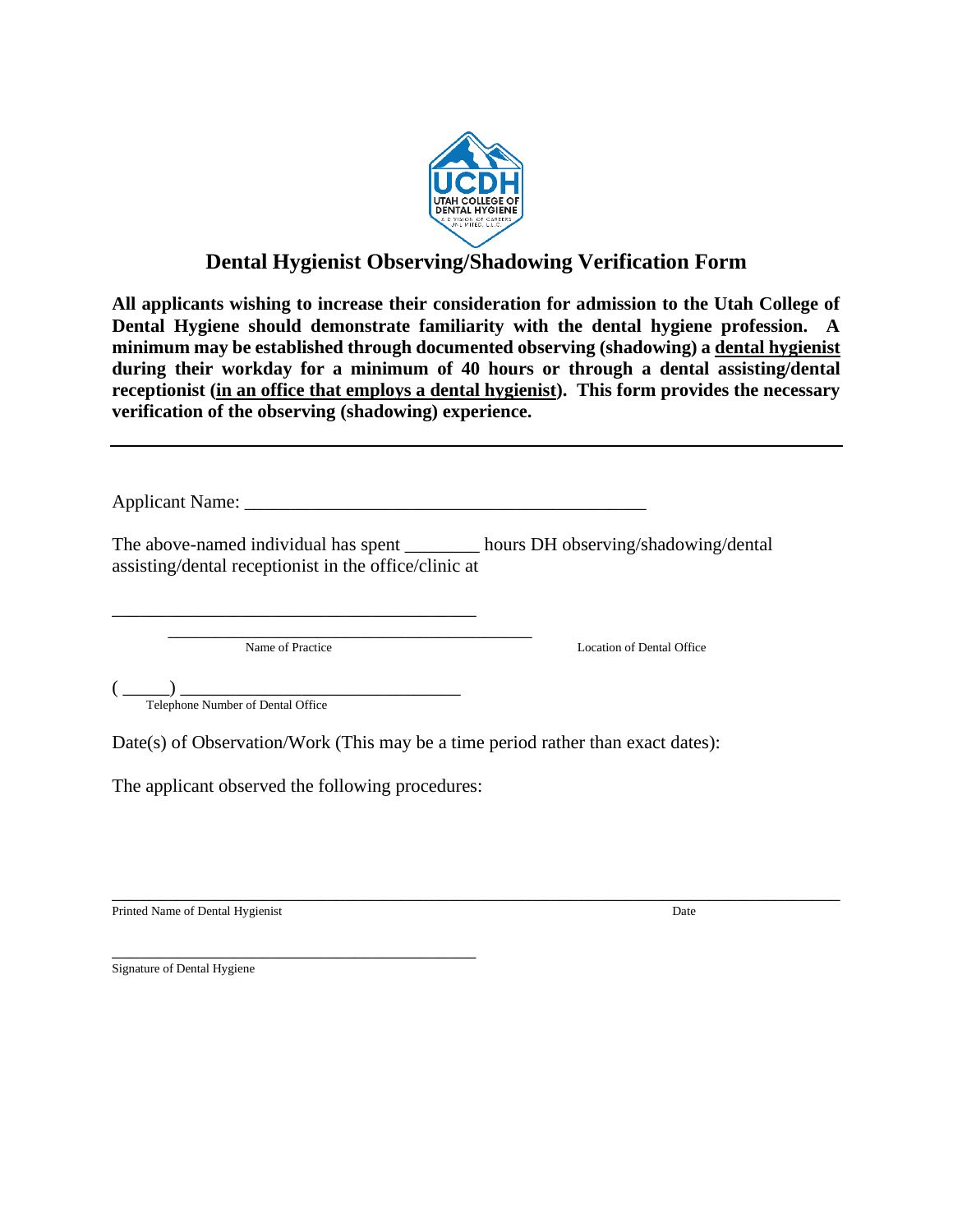# **UCDH ADMISSIONS APPLICATION FOR THE JANUARY 2023 START DATE**

| Please send to:                        |                                           |  |  |
|----------------------------------------|-------------------------------------------|--|--|
| <b>Admissions &amp; Records Office</b> |                                           |  |  |
| 1176 S 1480 W, Orem UT 84058           |                                           |  |  |
|                                        | Phone: (801) 426-8234 Fax: (801) 224-5437 |  |  |
| E-mail: admissions@ucdh.edu            |                                           |  |  |
| Website: http://www.ucdh.edu/          |                                           |  |  |
|                                        |                                           |  |  |
|                                        |                                           |  |  |
|                                        |                                           |  |  |
|                                        |                                           |  |  |
|                                        |                                           |  |  |
|                                        |                                           |  |  |
|                                        |                                           |  |  |
|                                        |                                           |  |  |

*NOTE: By providing your email and phone number above, you permit UCDH representatives to reach you via email, phone call, or text.*

**Provide two individuals' names and contact information, preferably including a parent who always knows how to contact you. Please notify the College of any subsequent changes in any of your contact information. If you want us to discuss your application with anyone that isn't you (i.e., parents, spouses, etc.), please get in touch with the admissions office for a release of information form.** 

| <b>SECONDARY CONTACT ONE</b> | <b>SECONDARY CONTACT TWO</b> |  |  |
|------------------------------|------------------------------|--|--|
|                              |                              |  |  |
|                              |                              |  |  |
|                              |                              |  |  |
|                              | City:                        |  |  |
|                              |                              |  |  |
|                              |                              |  |  |
|                              |                              |  |  |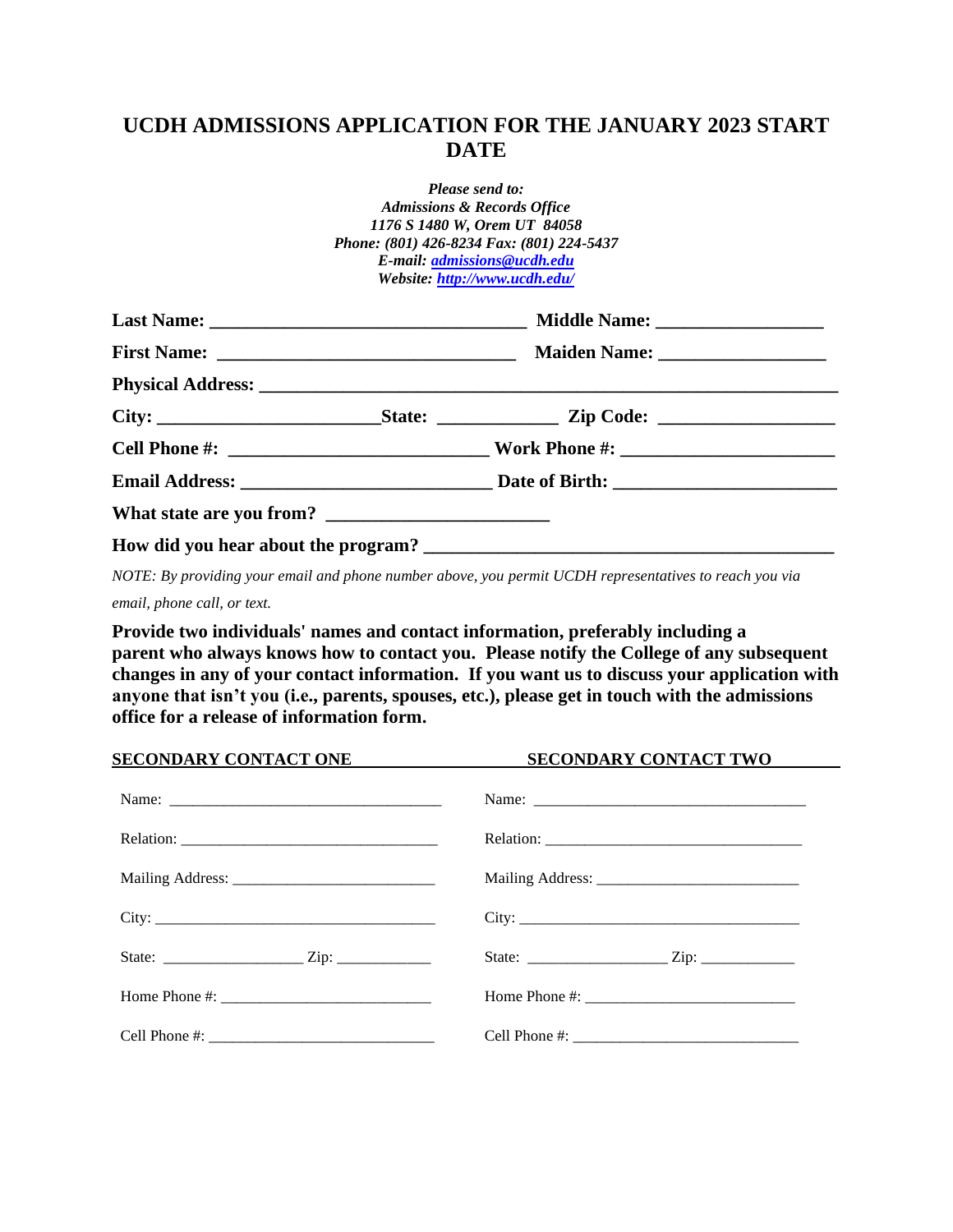## This application is for the class of January 2023. The start dates after January 2023 are January 2024. Please check the website for updates on when future application dates open.

**\_\_\_\_\_\_\_\_\_\_\_\_\_\_\_\_\_\_\_\_\_\_\_\_\_\_\_\_\_\_\_\_\_\_\_\_\_\_\_\_\_\_\_\_\_\_\_\_\_\_\_\_\_\_\_\_\_\_\_\_\_\_\_\_\_\_\_\_\_\_\_\_\_\_\_\_\_\_\_ \_\_\_\_\_\_\_\_\_\_\_\_\_\_\_\_\_\_\_\_\_\_\_\_\_\_\_\_\_\_\_\_\_\_\_\_\_\_\_\_\_\_\_\_\_\_\_\_\_\_\_\_\_\_\_\_\_\_\_\_\_\_\_\_\_\_\_\_\_\_\_\_\_\_\_\_\_\_\_ \_\_\_\_\_\_\_\_\_\_\_\_\_\_\_\_\_\_\_\_\_\_\_\_\_\_\_\_\_\_\_\_\_\_\_\_\_\_\_\_\_\_\_\_\_\_\_\_\_\_\_\_\_\_\_\_\_\_\_\_\_\_\_\_\_\_\_\_\_\_\_\_\_\_\_\_\_\_\_ \_\_\_\_\_\_\_\_\_\_\_\_\_\_\_\_\_\_\_\_\_\_\_\_\_\_\_\_\_\_\_\_\_\_\_\_\_\_\_\_\_\_\_\_\_\_\_\_\_\_\_\_\_\_\_\_\_\_\_\_\_\_\_\_\_\_\_\_\_\_\_\_\_\_\_\_\_\_\_ \_\_\_\_\_\_\_\_\_\_\_\_\_\_\_\_\_\_\_\_\_\_\_\_\_\_\_\_\_\_\_\_\_\_\_\_\_\_\_\_\_\_\_\_\_\_\_\_\_\_\_\_\_\_\_\_\_\_\_\_\_\_\_\_\_\_\_\_\_\_\_\_\_\_\_\_\_\_\_** 

**\_\_\_\_\_\_\_\_\_\_\_\_\_\_\_\_\_\_\_\_\_\_\_\_\_\_\_\_\_\_\_\_\_\_\_\_\_\_\_\_\_\_\_\_\_\_\_\_\_\_\_\_\_\_\_\_\_\_\_\_\_\_\_\_\_\_\_\_\_\_\_\_\_\_\_\_\_\_\_ \_\_\_\_\_\_\_\_\_\_\_\_\_\_\_\_\_\_\_\_\_\_\_\_\_\_\_\_\_\_\_\_\_\_\_\_\_\_\_\_\_\_\_\_\_\_\_\_\_\_\_\_\_\_\_\_\_\_\_\_\_\_\_\_\_\_\_\_\_\_\_\_\_\_\_\_\_\_\_ \_\_\_\_\_\_\_\_\_\_\_\_\_\_\_\_\_\_\_\_\_\_\_\_\_\_\_\_\_\_\_\_\_\_\_\_\_\_\_\_\_\_\_\_\_\_\_\_\_\_\_\_\_\_\_\_\_\_\_\_\_\_\_\_\_\_\_\_\_\_\_\_\_\_\_\_\_\_ \_\_\_\_\_\_\_\_\_\_\_\_\_\_\_\_\_\_\_\_\_\_\_\_\_\_\_\_\_\_\_\_\_\_\_\_\_\_\_\_\_\_\_\_\_\_\_\_\_\_\_\_\_\_\_\_\_\_\_\_\_\_\_\_\_\_\_\_\_\_\_\_\_\_\_\_\_**

**\_\_\_\_\_\_\_\_\_\_\_\_\_\_\_\_\_\_\_\_\_\_\_\_\_\_\_\_\_\_\_\_\_\_\_\_\_\_\_\_\_\_\_\_\_\_\_\_\_\_\_\_\_\_\_\_\_\_\_\_\_\_\_\_\_\_\_\_\_\_\_\_\_\_\_\_\_\_\_**

#### **Why would you be a successful dental hygiene student and professional?**

**Use additional or separate sheets if necessary.**

#### **COLLEGE/UNIVERSITIES ATTENDED**

## **Please list all colleges/universities attended. Official transcripts from each college/university must be sent to the above address.**

\*Applicants are required to submit transcript evaluations to [admissions@ucdh.edu](mailto:admissions@ucdh.edu) prior to sending in this application. Please email or mail unofficial versions of your transcripts from any college you have attended, and include the college name(s) and location(s). Official transcripts are also acceptable for the evaluation.

| <b>Start/Stop Dates</b> | <b>Name of School</b> | Location |
|-------------------------|-----------------------|----------|
|                         |                       |          |
|                         |                       |          |
|                         |                       |          |
|                         |                       |          |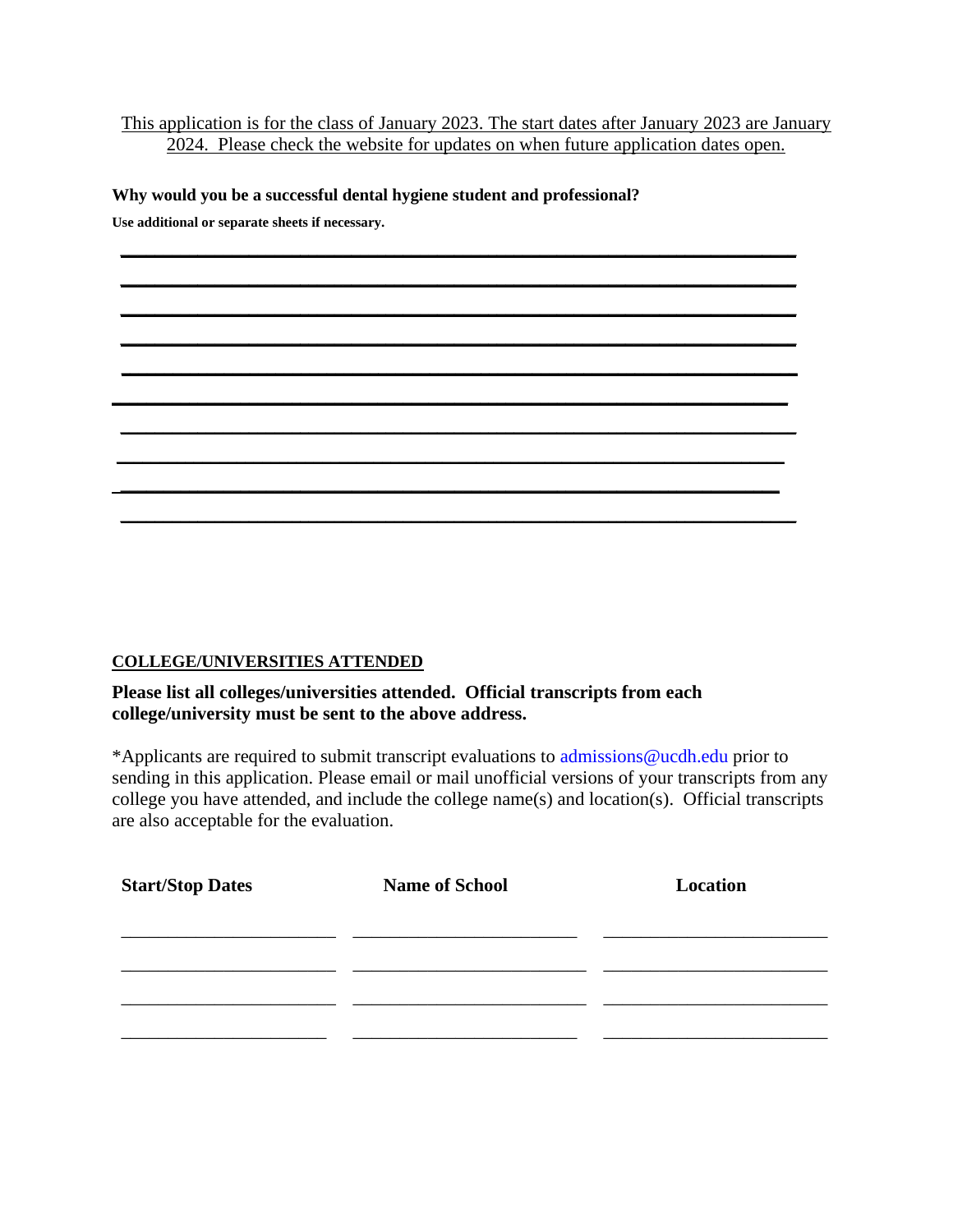## **CURRENT/ANTICIPATED REGISTRATION**

\*A copy of your registration or an unofficial transcript, which verifies your current enrollment, is required.

|              | <b>Semester</b> | <b>Name of School</b> | <b>Course and</b> |  |
|--------------|-----------------|-----------------------|-------------------|--|
| <b>Title</b> | <b>Credits</b>  |                       |                   |  |
|              |                 |                       |                   |  |
|              |                 |                       |                   |  |
|              |                 |                       |                   |  |
|              |                 |                       |                   |  |
|              |                 |                       |                   |  |
|              |                 |                       |                   |  |
|              |                 |                       |                   |  |

**Have you been awarded/earned an associate, bachelor's, or master's degree from any college/university in the past? Please list the date, college/university, and type of degree awarded, if applicable.**

**Will you be awarded/earned a degree from another college/university prior to the start date of January 2023? Please list the date, college/university, and type of degree awarded, if applicable.**

**\_\_\_\_\_\_\_\_\_\_\_\_\_\_\_\_\_\_\_\_\_\_\_\_\_\_\_\_\_\_\_\_\_\_\_\_\_\_\_\_\_\_\_\_\_\_\_\_\_\_\_\_\_\_\_\_\_\_\_\_\_\_\_\_\_\_\_\_\_\_\_\_\_\_\_\_\_\_**

**CITIZENSHIP ATTESTATION:** By signing below, I declare that I am a citizen of the United States.

**\_\_\_\_\_\_\_\_\_\_\_\_\_\_\_\_\_\_\_\_\_\_\_\_\_\_\_\_\_\_\_\_\_\_\_\_\_\_\_\_\_\_\_\_\_\_ \_\_\_\_\_\_\_\_\_\_\_\_\_\_\_\_\_\_\_\_\_\_\_**

**\_\_\_\_\_\_\_\_\_\_\_\_\_\_\_\_\_\_\_\_\_\_\_\_\_\_\_\_\_\_\_\_\_\_\_\_\_\_\_\_\_\_\_\_\_\_\_\_\_\_\_\_\_\_\_\_\_\_\_\_\_\_\_\_\_\_\_\_\_\_\_\_\_\_\_\_\_\_**

 **(Applicants Signature) (Date)**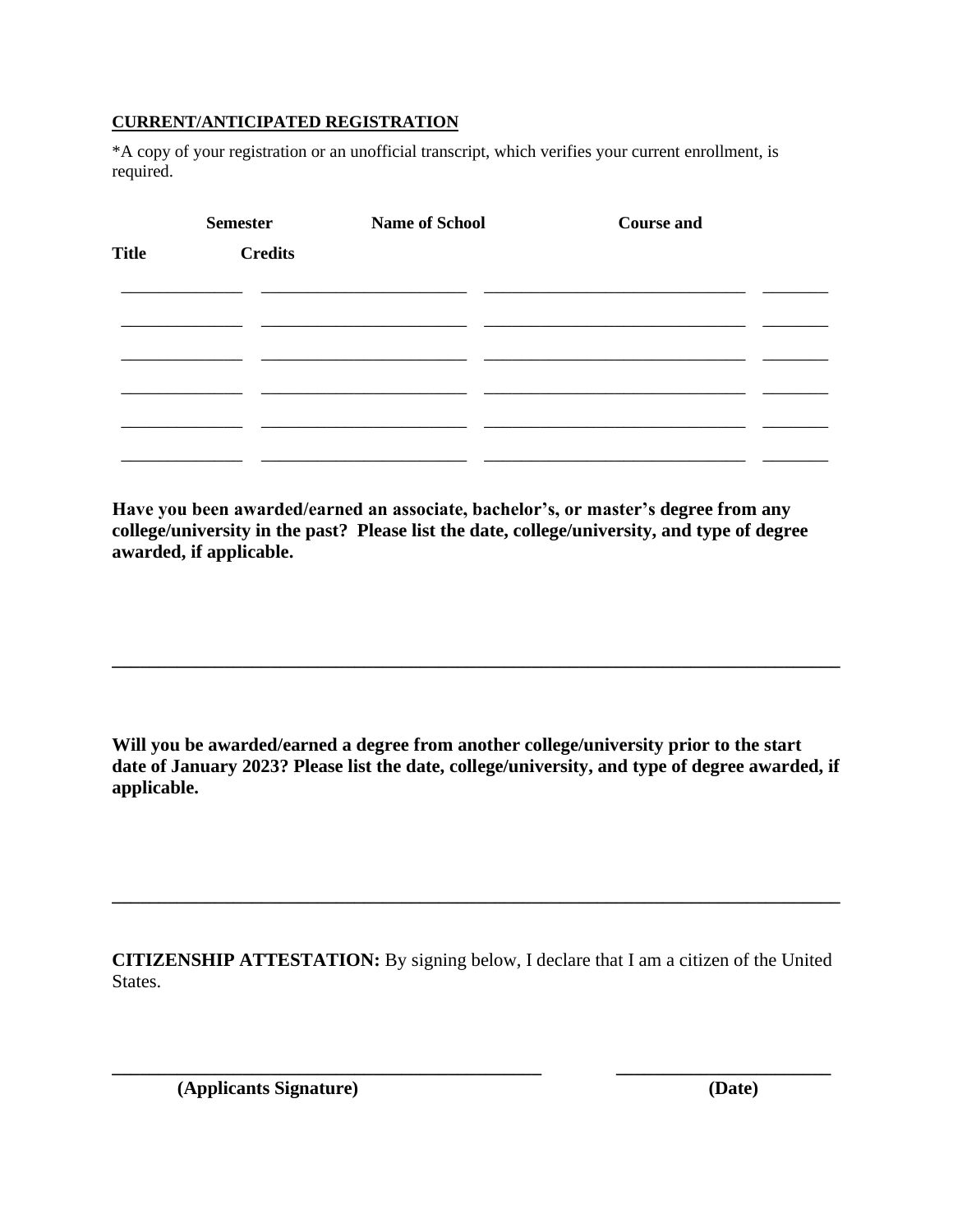**Applicant's Social Security Number (SSN) – –**

#### IF YOU DO NOT HAVE A SOCIAL SECURITY NUMBER, PLEASE CONTACT THE UCDH ADMISSIONS DEPARTMENT BEFORE SUBMITTING YOUR APPLICATION.

#### **(UCDH is currently not accepting applications from foreign nationals, i.e., DACA, F-1, F-2, J1, J2, G series visas, and other categories not included under U.S. citizenship).**

**ETHICAL ATTESTATION:** I hereby certify that, to the best of my knowledge, the information in this application is true and complete without the intent of evasion, false documentation, or misrepresentation.

I understand that if any information, at any time, is submitted to the UCDH Records Office under false pretenses or is not entirely accurate, truthful, is falsified in any way, or misrepresented in any fashion, this will be sufficient cause and grounds to have my application rejected or revoked. This may also include revoking any awarded status by the admissions office and may also include immediate dismissal from the program.

**(Applicant's Signature) (Date)**

**To complete the application process, please attach your \$50.00 application fee and send, by mail, to:**

**\_\_\_\_\_\_\_\_\_\_\_\_\_\_\_\_\_\_\_\_\_\_\_\_\_\_\_\_\_\_\_\_\_\_\_\_\_\_\_\_\_\_\_\_\_\_ \_\_\_\_\_\_\_\_\_\_\_\_\_\_\_\_\_\_\_\_\_\_\_**

**Utah College of Dental Hygiene Admissions/Records Office 1176 S 1480 W Orem, Utah 84058**

**THIS APPLICATION WILL NOT BE ACCEPTED VIA EMAIL DUE TO FEDERAL PRIVACY LAWS. IF AN APPLICANT NEEDS TO SUBMIT SENSITIVE INFORMATION VIA EMAIL (I.E., SOCIAL SECURITY NUMBERS, DATE OF BIRTH, PAYMENT INFORMATION, FORMS OF IDENTIFICATION), PLEASE CONTACT**